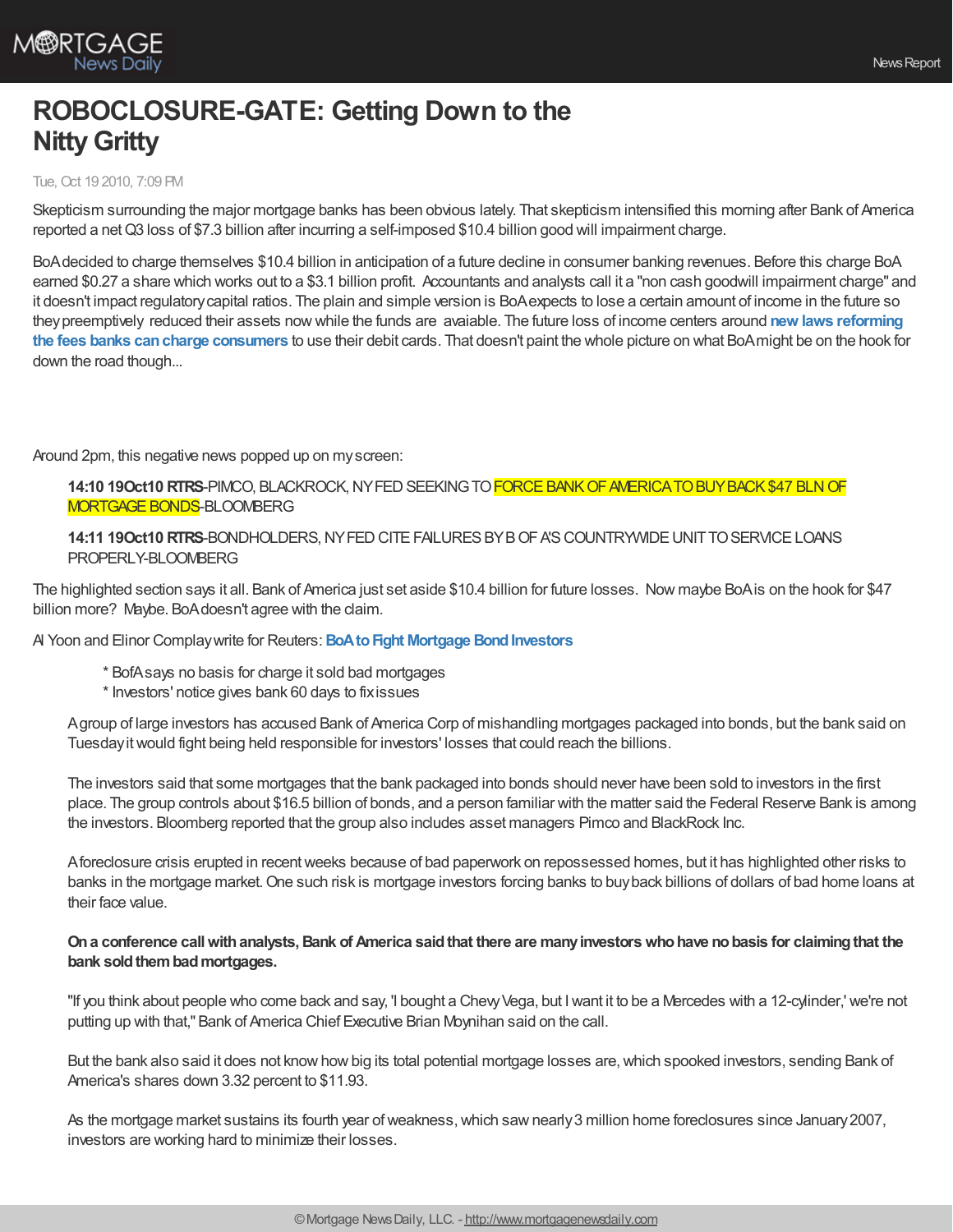

Fannie Mae and Freddie Mac,which guarantee mortgages and were nationalized bythe U.S. government, have been forcing banks to buyback billions of dollars of loans.

Bank of America, the largest U.S. bank, said it believes it its reserves are sufficient for claims from Fannie Mae and Freddie Mac, but it is not certain how much it mayface in claims from other kinds of investors.

The group of investors has issued a "notice of nonperformance"to Countrywide Home Loan Servicing, nowpart of Bank of America. The unit works on behalf of mortgage bond holders to collect payments on mortgages and work out bad loans.

The notice gives the Bank of America unit 60 days to fixthe issues in question. After a cure period, the investors can sue the bank. Spokesmen for PIMCO, BlackRock and the New York Fed declined to comment.

Dan Frahm, spokesman for Bank of America Home Loans told Reuters,"We believe we've complied with our obligations."He declined to comment further.

**Plain and Simple:** The claim being made against Bank of America is that they misrepresented the quality of non-agency loans they (Countrywide really) sold to investors sometime in the past. These "misrepresentations"would've been made bythe banks to investors about the qualityof credit, income, and assets of the borrowers who back the loans they've made.

Buyback are not new to the mortgage industry. You might recall dealing with a "loan buyback" or two in the past? Ha! Note sarcasm. The industry already has extensive experience in dealing with "Loan Buyback Requests" or "Repurchase Requests" from Fannie Mae, Freddie Mac, and Ginnie Mae?

(If you are not familiar with loan buybacks or justwant a refresher: **THISIS [WHATWECANOFFER...TAKEYOURPICK](http://www.mortgagenewsdaily.com/search/SearchResults.aspx?q=loan+buybacks)**)

Banks have been expecting this to happen though, they've been storing reserves for this day. Well they're gonna need 'em because we're really getting down to the nitty gritty of the issue...

During the subprime/alt-a/low doc/low credit/no credit/no doc/everybody gets a loan era, mortgages were bought and sold, packaged, repackaged, stripped down, ripped apart, and then repackaged again. In the end, investors had no clue where all the pieces of paper ended up. Itwas like we took all the loans and put them in one big blender with extra helpings of booze. Everybodythen proceeded to get hammered off that concoction. Wall Street, Main Street, Congress, the list goes on and on... most folks benefitted from the housing boom in one wayor another. What's funnyis nowthat the house of cards has come crashing down, no one is willing to take responsibility. Instead, fingers are being pointed everywhich waybut in the mirror.

In the end, it all ties together The foreclosure affidavit fiasco. Title ownership issues. MERS.Robo-signings. All products of extreme sloppiness, from start to finish, in the origination to securitization process during the subprime/alt-a/low doc/low credit/no credit/no doc/everybodygets a loan era.

I don't know how it's going to end. We're all waiting for the dust to settle, it just never seems to dissipate. Hopefully America doesn't turn into Gotham City. In the here and now, all ROBOCLOSURE-GATE does is add more uncertainty to the timing of a sustained economic recovery. Not just in housing. The entire economy.

All parties involved must take some form of responsibility and willingly participate in producing a solution. Or maybe we just to need to set up a Resolution Authorityto bail everybodyout all at once, including theGSEs. One and done. It's pie in the skyfor nowbut something we'll eventuallybe begging for if this mess doesn't get sorted out soon.

## **FromReuters...**

U.S. federal regulators will meet on Wednesdayto discuss the foreclosure crisis amid concerns it could affect the housing market and broader economy, White House spokesman RobertGibbs said. TheObama administration wants to ensure that banks' foreclosure practices were lawful, Gibbs said. Attendees at the meeting will include Treasury Secretary Timothy Geithner, Housing and Urban Development Secretary Shaun Donovan and a top Justice Department official, Associate Attorney-General Thomas Perrelli, Gibbs said. Banks would face federal fines and possible legal action from homeowners if investigators find irregularities in the banks's practices, he said. Foreclosed home sales are keyto spurring a recoveryin the fragile housing market, he said, and the White House was concerned about the dangers of "halting" the entire housing marketing and the knock-on effect on the broader economy.

**6/7/2010**:**Countrywide Will Pay\$108 Millionfor [OverchargingStrugglingHomeowners;LoanServicer](http://www.ftc.gov/opa/2010/06/countrywide.shtm) InflatedFees, MishandledLoans of Borrowers inBankruptcy**